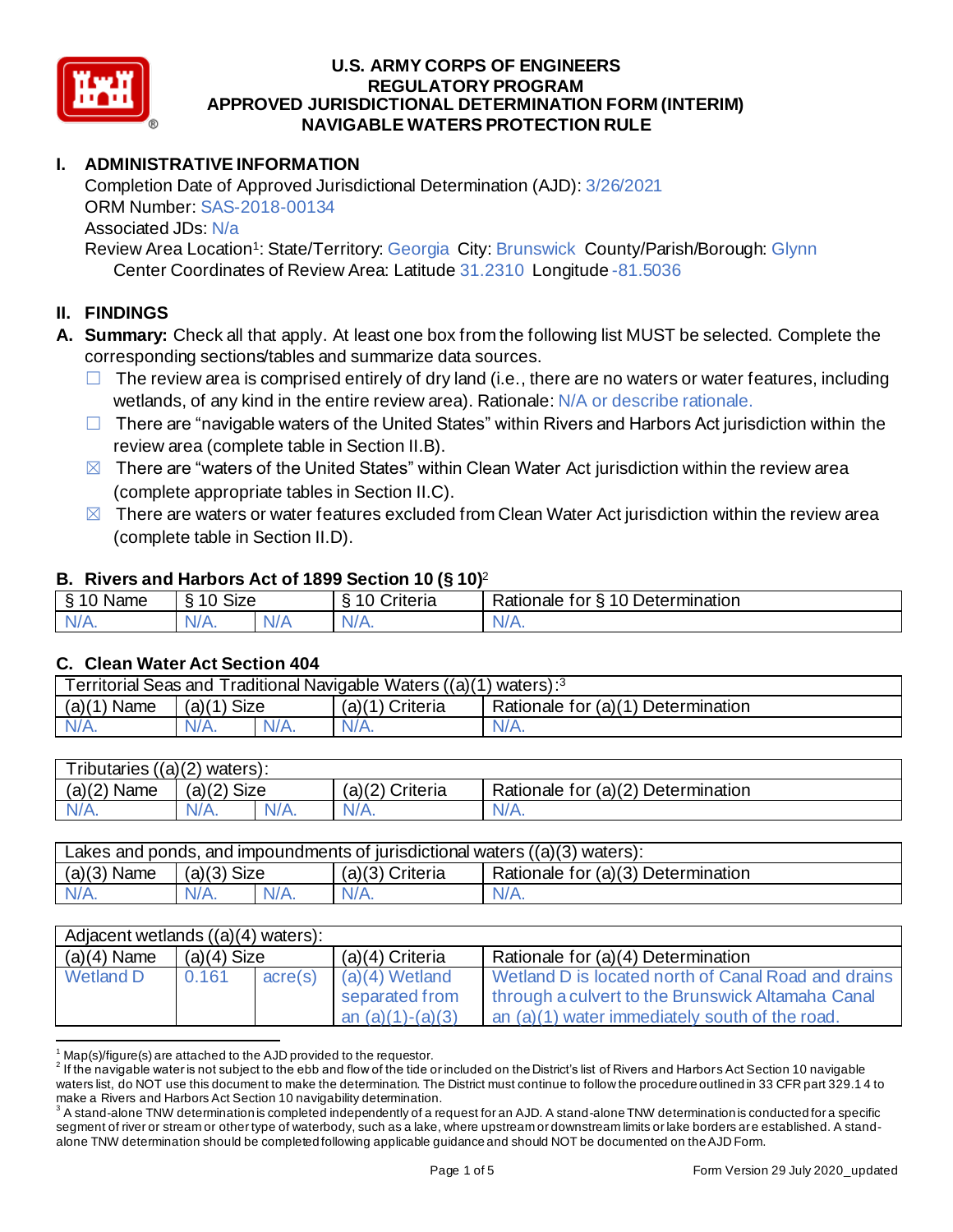

| Adjacent wetlands ((a)(4) waters): |               |                  |                                                                                                                                                                                                                                                       |                                                                                                                                                             |  |
|------------------------------------|---------------|------------------|-------------------------------------------------------------------------------------------------------------------------------------------------------------------------------------------------------------------------------------------------------|-------------------------------------------------------------------------------------------------------------------------------------------------------------|--|
| $(a)(4)$ Name                      | $(a)(4)$ Size |                  | (a)(4) Criteria                                                                                                                                                                                                                                       | Rationale for (a)(4) Determination                                                                                                                          |  |
|                                    |               |                  | water only by an<br>artificial structure<br>allowing a direct<br>hydrologic<br>surface<br>connection<br>between the<br>wetland and the<br>$(a)(1)-(a)(3)$<br>water, in a typical<br>year.                                                             |                                                                                                                                                             |  |
| <b>Wetland D2</b>                  | 0.079         | $\text{acre}(s)$ | $(a)(4)$ Wetland<br>separated from<br>an $(a)(1)-(a)(3)$<br>water only by an<br>artificial structure<br>allowing a direct<br>hydrologic<br>surface<br>connection<br>between the<br>wetland and the<br>$(a)(1)-(a)(3)$<br>water, in a typical<br>year. | Wetland D2 is located north of Canal Road and<br>drains through a culvert to the Brunswick Altamaha<br>Canal an (a)(1) water immediately south of the road. |  |

# **D. Excluded Waters or Features**

| Excluded waters $((b)(1) - (b)(12))$ : <sup>4</sup> |                       |                  |                                       |                                                                                                                                                                                                                                                                                                                                                                       |  |
|-----------------------------------------------------|-----------------------|------------------|---------------------------------------|-----------------------------------------------------------------------------------------------------------------------------------------------------------------------------------------------------------------------------------------------------------------------------------------------------------------------------------------------------------------------|--|
| <b>Exclusion Name</b>                               | <b>Exclusion Size</b> |                  | Exclusion <sup>5</sup>                | Rationale for Exclusion Determination                                                                                                                                                                                                                                                                                                                                 |  |
| <b>Wetland A</b>                                    | 8.066                 | $\text{acre}(s)$ | $(b)(1)$ Non-<br>adjacent<br>wetland. | The wetland is not adjacent to any $(a)(1)-(a)(3)$<br>waters, nor does it abut any $(a)(1)-(a)(3)$ waters,<br>and it is not inundated by any $(a)(1)-(a)(3)$ waters<br>in a typical year. It is physically separated from all<br>$(a)(1)-(a)(3)$ waters and does not have a direct<br>hydrologic surface connection to any (a)(1)-(a)(3)<br>waters in a typical year. |  |
| <b>Wetland B</b>                                    | 0.404                 | $\text{acre}(s)$ | $(b)(1)$ Non-<br>adjacent<br>wetland. | The wetland is not adjacent to any $(a)(1)-(a)(3)$<br>waters, nor does it abut any (a)(1)-(a)(3) waters,<br>and it is not inundated by any $(a)(1)-(a)(3)$ waters<br>in a typical year. It is physically separated from all<br>$(a)(1)-(a)(3)$ waters and does not have a direct<br>hydrologic surface connection to any (a)(1)-(a)(3)<br>waters in a typical year.   |  |

 $^4$  Some excluded waters, such as (b)(2) and (b)(4), may not be specifically identified on the AJD form unless a requestor specifically asks a Corps district to do so. Corps districts may, in case-by-case instances, choose to identify some or all of these waters within the review area. to do so. Corps districts may, in case-by-case instances, choose to identify some or all of these waters within the review area.<br><sup>5</sup> Because of the broad nature of the (b)(1) exclusion and in an effort to collect dataon sp

 exclusion, four sub-categories of (b)(1) exclusions were administratively created for the purposes of the AJD Form. These four sub -categories are not new exclusions, but are simply administrative distinctions and remain (b)(1) exclusions as defined by the NWPR.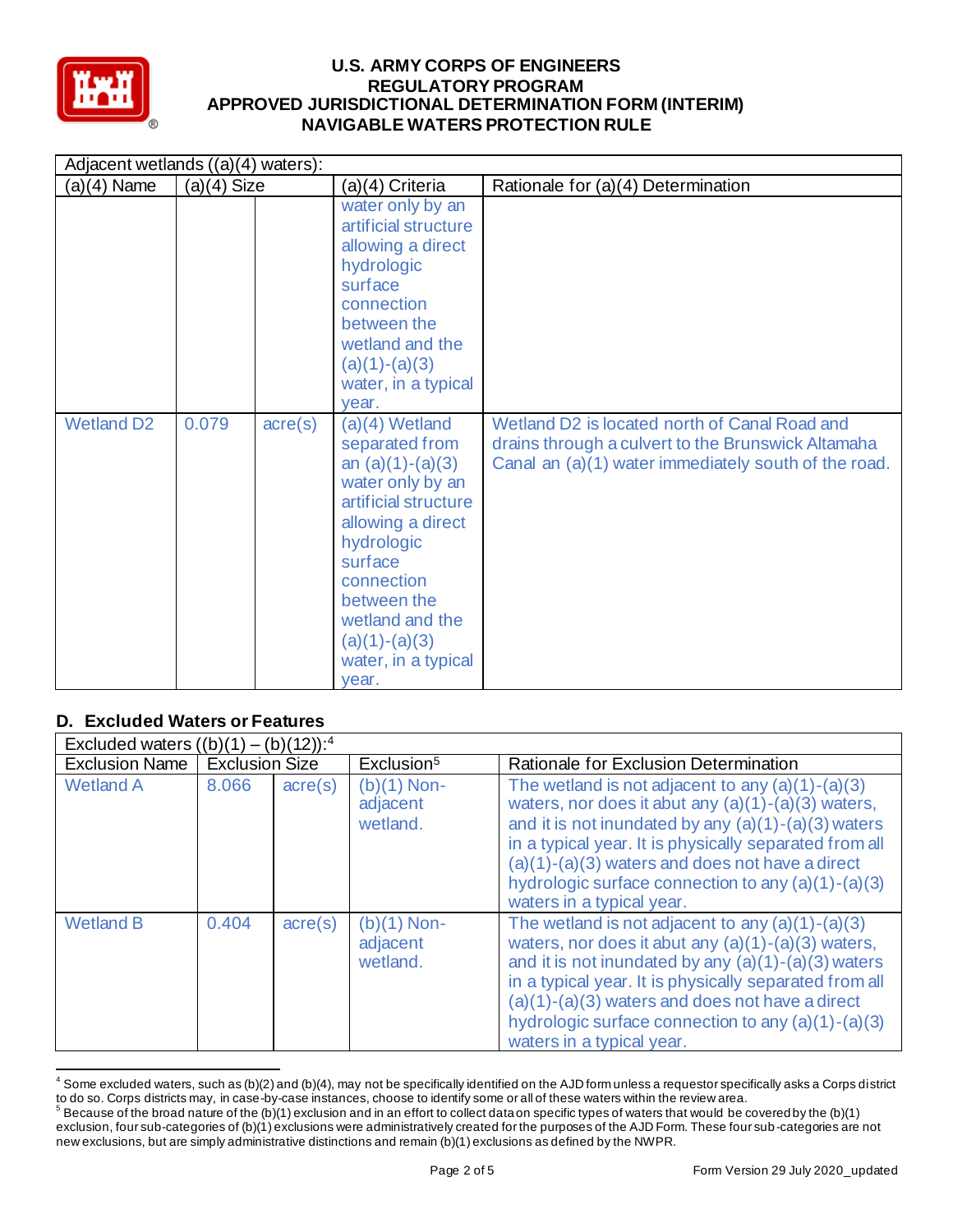

#### **U.S. ARMY CORPS OF ENGINEERS REGULATORY PROGRAM APPROVED JURISDICTIONAL DETERMINATION FORM (INTERIM) NAVIGABLE WATERS PROTECTION RULE**

| Excluded waters $((b)(1) - (b)(12))$ : <sup>4</sup> |                       |                  |                                                                                                                                                                                                                    |                                                                                                                                                                                                                                                                                                                                                                                                          |
|-----------------------------------------------------|-----------------------|------------------|--------------------------------------------------------------------------------------------------------------------------------------------------------------------------------------------------------------------|----------------------------------------------------------------------------------------------------------------------------------------------------------------------------------------------------------------------------------------------------------------------------------------------------------------------------------------------------------------------------------------------------------|
| <b>Exclusion Name</b>                               | <b>Exclusion Size</b> |                  | Exclusion <sup>5</sup>                                                                                                                                                                                             | Rationale for Exclusion Determination                                                                                                                                                                                                                                                                                                                                                                    |
| <b>Wetland C</b>                                    | 0.115                 | $\text{acre}(s)$ | $(b)(1)$ Non-<br>adjacent<br>wetland.                                                                                                                                                                              | The wetland is not adjacent to any $(a)(1)-(a)(3)$<br>waters, nor does it abut any $(a)(1)-(a)(3)$ waters,<br>and it is not inundated by any $(a)(1)-(a)(3)$ waters<br>in a typical year. It is physically separated from all<br>$(a)(1)-(a)(3)$ waters and does not have a direct<br>hydrologic surface connection to any $(a)(1)-(a)(3)$<br>waters in a typical year.                                  |
| <b>Wetland E</b>                                    | 0.252                 | $\text{acre}(s)$ | $(b)(1)$ Non-<br>adjacent<br>wetland.                                                                                                                                                                              | The wetland is not adjacent to any $(a)(1)-(a)(3)$<br>waters, nor does it abut any $(a)(1)-(a)(3)$ waters,<br>and it is not inundated by any $(a)(1)-(a)(3)$ waters<br>in a typical year. It is physically separated from all<br>$(a)(1)-(a)(3)$ waters and does not have a direct<br>hydrologic surface connection to any (a)(1)-(a)(3)<br>waters in a typical year.                                    |
| <b>Wetland E2</b>                                   | 0.017                 | $\text{acre}(s)$ | $(b)(1)$ Non-<br>adjacent<br>wetland.                                                                                                                                                                              | The wetland is not adjacent to any $(a)(1)-(a)(3)$<br>waters, nor does it abut any $(a)(1)-(a)(3)$ waters,<br>and it is not inundated by any $(a)(1)-(a)(3)$ waters<br>in a typical year. It is physically separated from all<br>$(a)(1)-(a)(3)$ waters and does not have a direct<br>hydrologic surface connection to any $(a)(1)-(a)(3)$<br>waters in a typical year.                                  |
| <b>Wetland F</b>                                    | 6.019                 | $\text{acre}(s)$ | $(b)(1)$ Non-<br>adjacent<br>wetland.                                                                                                                                                                              | The wetland is not adjacent to any $(a)(1)-(a)(3)$<br>waters, nor does it abut any $(a)(1)-(a)(3)$ waters,<br>and it is not inundated by any (a)(1)-(a)(3) waters<br>in a typical year. It is physically separated from all<br>$(a)(1)-(a)(3)$ waters and does not have a direct<br>hydrologic surface connection to any $(a)(1)-(a)(3)$<br>waters in a typical year.                                    |
| <b>Wetland G</b>                                    | 0.043                 | $\text{acre}(s)$ | $(b)(1)$ Non-<br>adjacent<br>wetland.                                                                                                                                                                              | The wetland is not adjacent to any $(a)(1)-(a)(3)$<br>waters, nor does it abut any $(a)(1)-(a)(3)$ waters,<br>and it is not inundated by any $(a)(1)-(a)(3)$ waters<br>in a typical year. It is physically separated from all<br>$(a)(1)-(a)(3)$ waters and does not have a direct<br>hydrologic surface connection to any $(a)(1)-(a)(3)$<br>waters in a typical year.                                  |
| <b>Upland Dug</b><br><b>Borrow Pit</b>              | 14.939                | $\text{acre}(s)$ | $(b)(9)$ Water-<br>filled depression<br>constructed/exca<br>vated in<br>upland/non-<br>jurisdictional<br>water incidental<br>to<br>mining/constructi<br>on or pit<br>excavated in<br>upland/non-<br>jurisdictional | The borrow pit was constructed in uplands and is<br>not adjacent to any (a)(1)-(a)(3) waters, nor does it<br>abut any $(a)(1)-(a)(3)$ waters, and it is not<br>inundated by any $(a)(1)-(a)(3)$ waters in a typical<br>year. It is physically separated from all (a)(1)-(a)(3)<br>waters and does not have a direct hydrologic<br>surface connection to any $(a)(1)-(a)(3)$ waters in a<br>typical year. |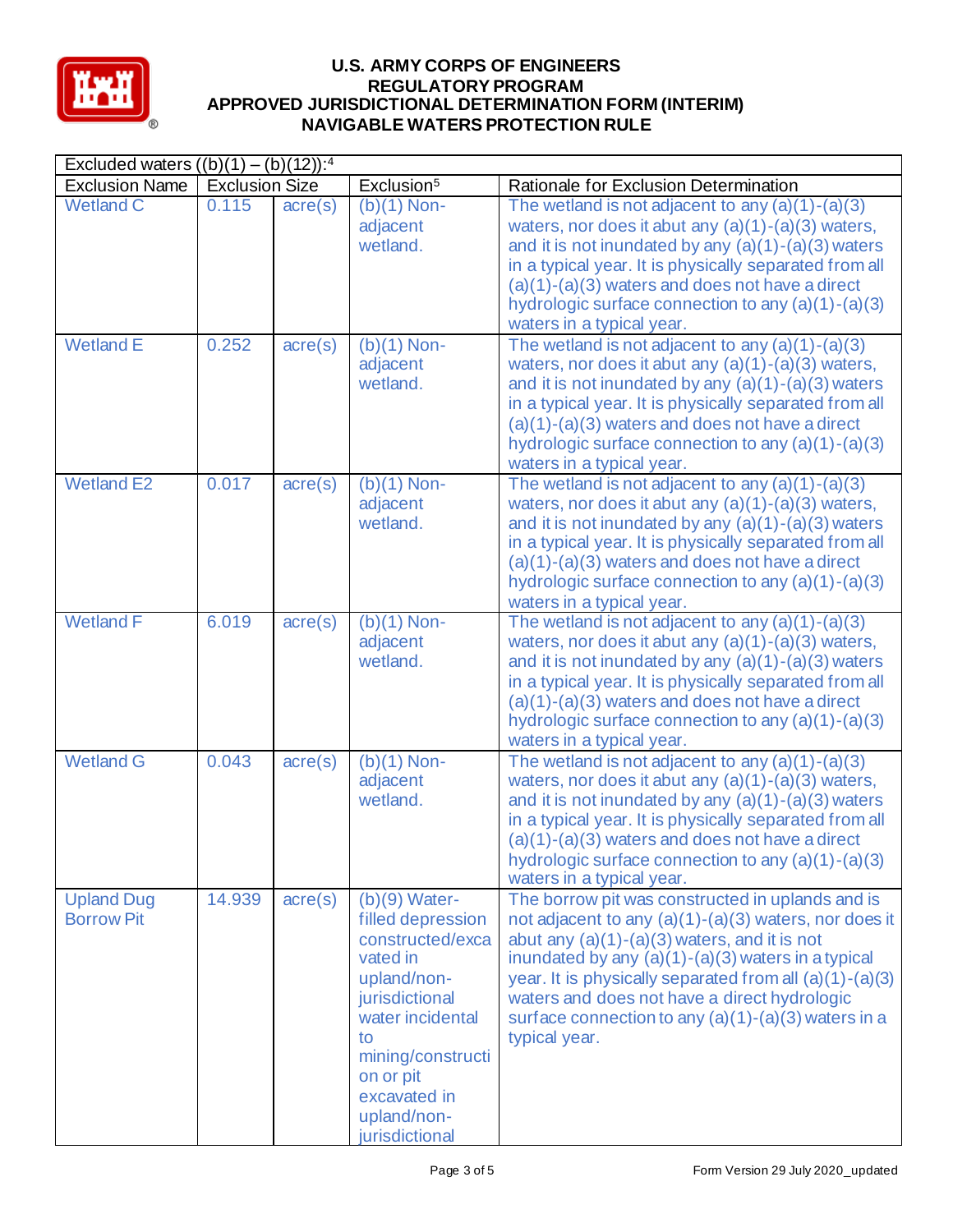

| Excluded waters $((b)(1) - (b)(12))$ : <sup>4</sup>              |                       |                  |                                                                                                                                                                                                       |                                                                                                                                                                                         |  |
|------------------------------------------------------------------|-----------------------|------------------|-------------------------------------------------------------------------------------------------------------------------------------------------------------------------------------------------------|-----------------------------------------------------------------------------------------------------------------------------------------------------------------------------------------|--|
| <b>Exclusion Name</b>                                            | <b>Exclusion Size</b> |                  | Exclusion <sup>5</sup>                                                                                                                                                                                | Rationale for Exclusion Determination                                                                                                                                                   |  |
|                                                                  |                       |                  | water to obtain<br>fill/sand/gravel.                                                                                                                                                                  |                                                                                                                                                                                         |  |
| Ditch (referred<br>to as "Perennial<br>Stream" on the<br>survey) | 0.480                 | $\text{acre}(s)$ | (b)(10)<br><b>Stormwater</b><br>control feature<br>constructed or<br>excavated in<br>upland or in a<br>non-jurisdictional<br>water to convey,<br>treat, infiltrate, or<br>store stormwater<br>runoff. | Ditch connects to tidally influenced area off<br>property and contributes flow in a typical year.<br>However, this ditch was not constructed within a<br>tributary or adjacent wetland. |  |

## **III. SUPPORTING INFORMATION**

- **A. Select/enter all resources** that were used to aid in this determination and attach data/maps to this document and/or references/citations in the administrative record, as appropriate.
	- $\boxtimes$  Information submitted by, or on behalf of, the applicant/consultant: AJD request submitted to Corps on
	- 09/11/2020 and updated survey received February 18, 2021.
		- This information is sufficient for purposes of this AJD. Rationale: N/A
	- $\Box$  Data sheets prepared by the Corps: Title(s) and/or date(s).
	- ☒ Photographs: Other: Site photographs
	- $\boxtimes$  Corps site visit(s) conducted on: 10/01/2020
	- ☐ Previous Jurisdictional Determinations (AJDs or PJDs): ORM Number(s) and date(s).
	- ☒ Antecedent Precipitation Tool: *provide detailed discussion in Section III.B*.
	- ☒ USDA NRCS Soil Survey:
	- $\boxtimes$  USFWS NWI maps: Title(s) and/or date(s).
	- $\Box$  USGS topographic maps: Title(s) and/or date(s).

## **Other data sources used to aid in this determination:**

| Data Source (select)              | Name and/or date and other relevant information |
|-----------------------------------|-------------------------------------------------|
| <b>USGS Sources</b>               | $N/A$ .                                         |
| <b>USDA Sources</b>               | $N/A$ .                                         |
| <b>NOAA Sources</b>               | $N/A$ .                                         |
| <b>USACE Sources</b>              | $N/A$ .                                         |
| <b>State/Local/Tribal Sources</b> | $N/A$ .                                         |
| <b>Other Sources</b>              | $N/A$ .                                         |

**B. Typical year assessment(s):** An aquatic resources delineation review was completed for the site and verified by Corps letter dated August 31, 2018. Resource Land Consultants indicate that they performed a review of this delineation of the project area on August 21, 2020. Using the Antecedent Precipitation Tool Version 1.0, which used rainfall data from area weather stations, we have determined the delineation was conducted during incipent wetness (Drought Index (PDSI)) and that "normal" rainfall conditions were